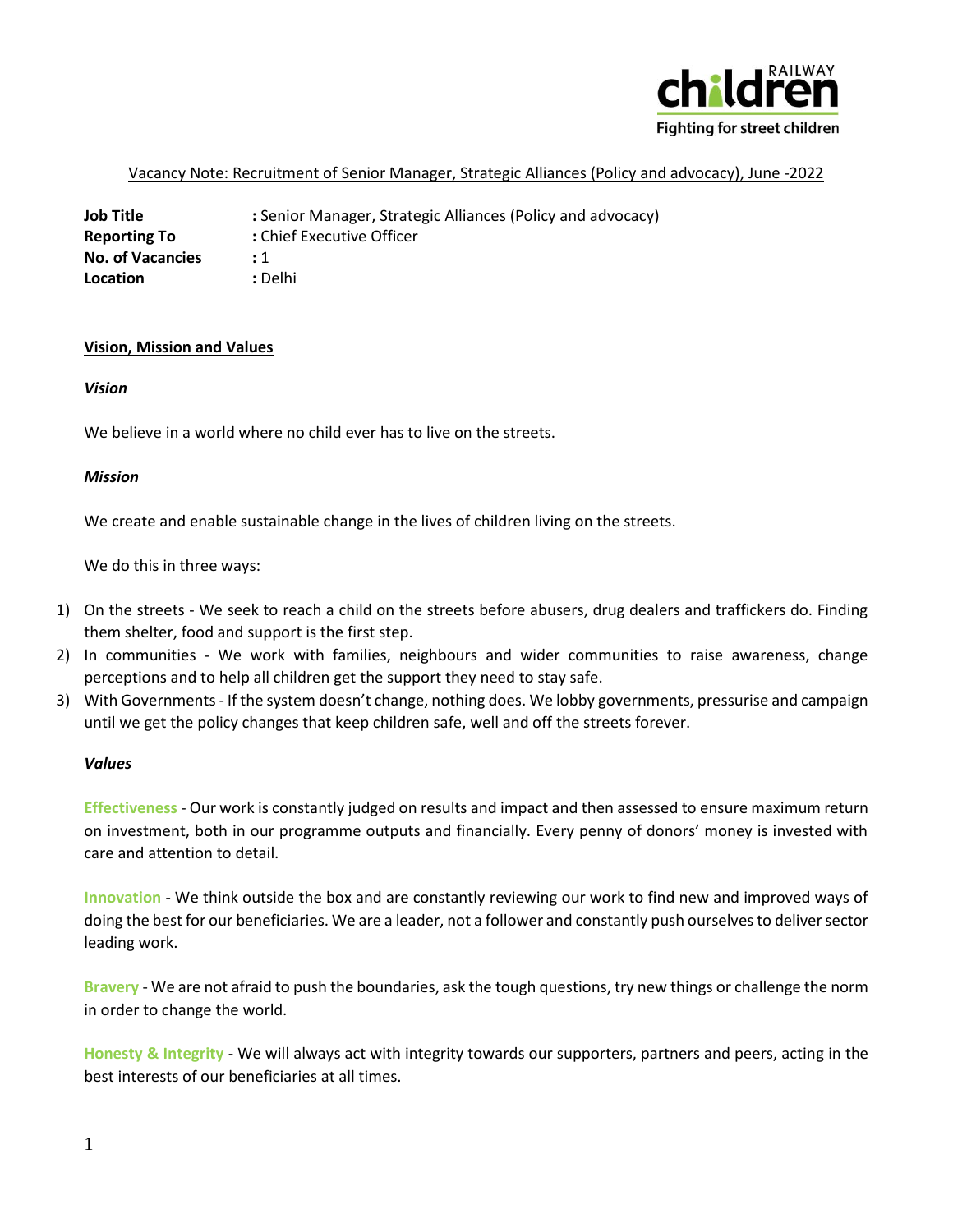

# **Job Purpose**

- Increase the profile of the issues of children living in street situations. Influence key Government stakeholders for policy and practice change that ensures all children stay within a protective and nurturing environment.
- Create opportunities for Government and civil society to work in collaboration while strengthening each other's intervention, co-creating lasting change in the lives of children who are alone and at risk.

# **Key responsibilities**

### **Key Responsibilities**

The responsibilities listed are representative of the nature and levels of work assigned are not necessarily allinclusive;

- Lead organization's advocacy strategy, national as well as state level. Articulate clear objectives for Railway Children, in relation to scope of advocacy and alliance building.
- Researching each issue, in liaison with colleagues or with others from outside, and identifying advocacy and networking approaches suitable for each issue.
- Lead a programme of research to create an evidence base that can inform the development of our practice, galvanise global action and build a robust case for change.
- Work with our communications team to build a programme of communications to raise the awareness of Railway Children, influence key policy stakeholders and amplify the voice of children on the streets.
- Building strategic alliances with key people or influencers like the Ministry of Women and Child Development, Railways, Police forces, NCPCR and other government bodies.
- Identifying and contributing to external learning and sharing opportunities which may include participation and presentations at conferences, networks by representing the organization at various fora and meetings.
- Delivering campaigns through partnership and consultation to achieve the objectives for each issue selected.
- Liaise with the team to facilitate the exchange of information locally, regionally, and nationally and help promote the cause as well as the organisations activities to policy makers.
- Liaise and work with the existing networks in and internationally as well as allied organisations to allow for the development of thematic papers, exchange of information and policy-initiatives in relation to the agreed advocacy strategy
- Liaise with colleagues across the group to share information; ensure coordination and alignment with grouplevel strategy and to identify synergies and opportunities for policy and advocacy related collaboration between Railway Children India, Railway Children Africa, the UK programme and international partners.
- Advise and negotiate with Government departments, agencies and other agencies on legislation and policies relating to the desired outcomes of the advocacy strategy.
- To lead, manage and support the strategic alliance team, in achieving their performance objectives.

# **Expected competencies:**

- Post-graduate with social sciences background.
- 10 or more years of experience in the development sector preferably working in the area of networking and advocacy.
- Experience of engaging and building relationship with Government officials of all levels.
- Experience of engaging and building relationship with Indian Railways.
- Sound understanding of national laws pertaining to children and over all legislative framework.